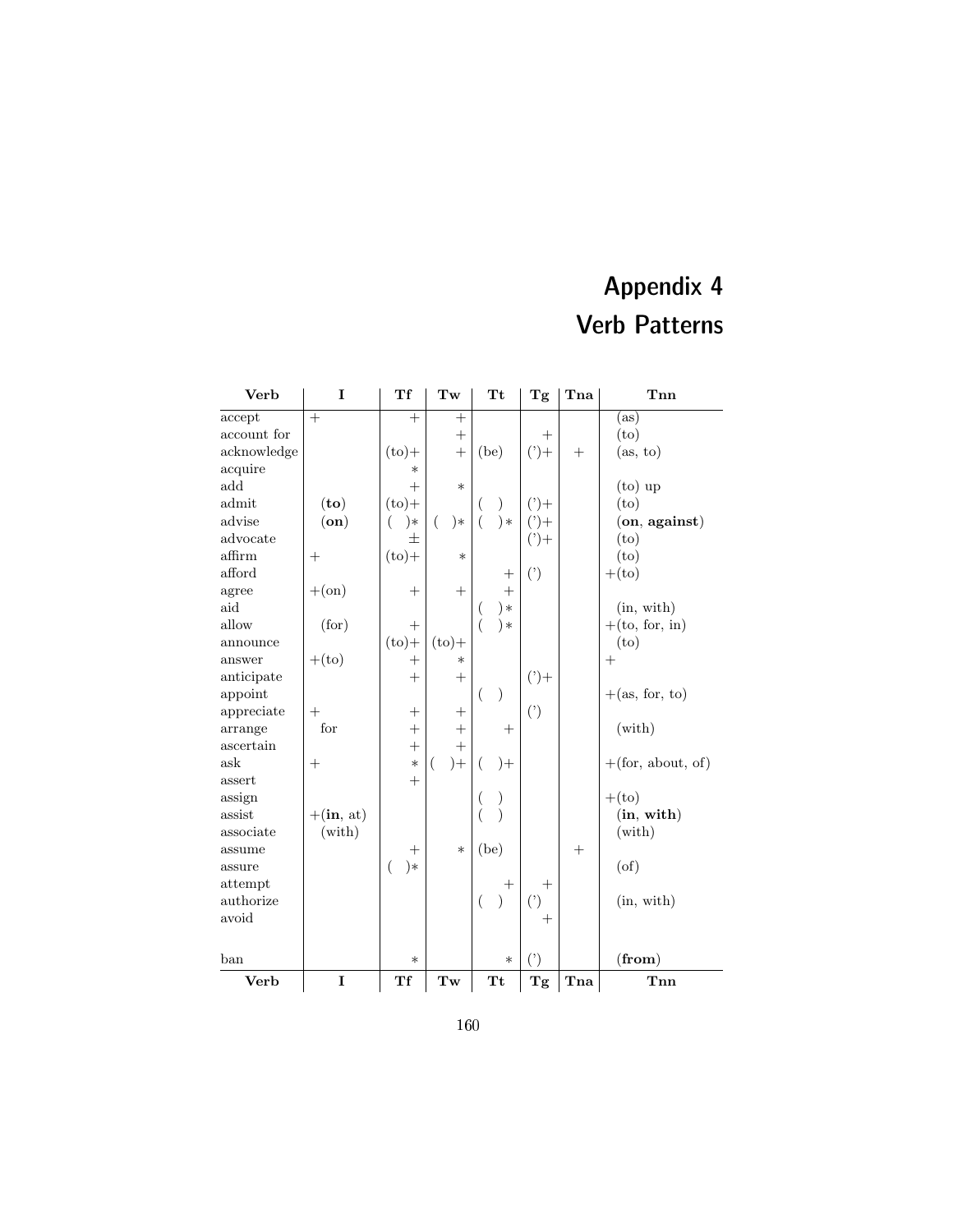| Verb         | I                         | Тf                 | Tw                 | <b>Tt</b>        |               | $\mathbf{T}\mathbf{g}$ | Tna    | Tnn                       |
|--------------|---------------------------|--------------------|--------------------|------------------|---------------|------------------------|--------|---------------------------|
| $_{\rm bar}$ |                           |                    |                    |                  |               | $\overline{()}$        |        | $(\mathbf{from})$         |
| begin        | $+(\text{as}, \text{on})$ |                    |                    |                  | $^{+}$        | $^{+}$                 |        | $(\text{with})$           |
| believe      | $+(\text{in})$            | $^{+}$             | $^{+}$             | (                | $\mathcal{E}$ |                        |        | $(\text{of})$             |
| bind         | $+(to)$                   |                    |                    | $\left($         | $) *$         |                        |        | $(to, with)$ up           |
| bring        |                           |                    |                    | $\left($         | $\mathcal{E}$ | ( )                    |        | $+(for, to, on)$          |
|              |                           |                    |                    |                  |               |                        |        |                           |
| calculate    | (for)                     | $^{+}$             | $^{+}$             | (                | $\mathcal{C}$ |                        |        | $(\text{with})$           |
| call         | $+(\text{for, on})$       |                    |                    | $\overline{(}$   | )             |                        | $+$    | $+(\text{in}, \text{by})$ |
| carry on     | $+(with)$                 |                    |                    |                  | $\ast$        | $^{+}$                 |        |                           |
| carry out    |                           | $\ast$             |                    |                  |               |                        |        |                           |
| cause        |                           |                    |                    | $\overline{(}$   | $) *$         |                        |        | $+(\text{for})$           |
| challenge    |                           |                    |                    | $\overline{(\ }$ | $\mathcal{E}$ |                        |        | (to)                      |
| change       | $+(from,$<br>into)        |                    |                    |                  |               |                        |        | (to, for) over            |
| characterize |                           |                    |                    |                  |               |                        |        | (as)                      |
| check        | $+(\text{on})$            | $^{+}$             | $^{+}$             |                  |               |                        |        | up, out                   |
| check up     | $^{+}$                    | $\ast$             | $\ast$             |                  |               |                        |        |                           |
| choose       | $+$                       | $\ast$             | $+$                | (                | $^{+}$        |                        |        | (as, for, from)           |
| chop         |                           |                    |                    |                  |               |                        |        | $+(for, into)$ up         |
| claim        | $+$ (for)                 | $^+$               | $\ast$             |                  | $\pm$         |                        |        | (for, from)               |
| clarify      | $+$                       | $\ast$             | $\ast$             |                  |               |                        |        |                           |
| class        |                           |                    |                    |                  |               |                        |        | (as, with)                |
| classify     |                           |                    | $\ast$             |                  |               |                        |        |                           |
| commence     | $+(\mathrm{as})$          |                    |                    |                  | $\ast$        | $^{+}$                 |        | $(\text{with})$           |
| compel       |                           |                    |                    | $\overline{ }$   | $\mathcal{E}$ |                        |        | (from)                    |
| comply       |                           |                    |                    |                  |               |                        |        | $+(with)$                 |
| comprehend   |                           | $^{+}$             | $^{+}$             |                  |               |                        |        |                           |
| compute      |                           | $\ast$             | $\ast$             |                  |               |                        |        | (at)                      |
| concede      | $^{+}$                    | $(to) +$           | $\ast$             |                  | $\ast$        |                        |        | $+(to)$                   |
| conceive     | $+$ (of)                  | $^{+}$             | $^{+}$             |                  |               |                        |        | (as)                      |
| conclude     | $+$                       | $^{+}$             |                    |                  | $^+$          |                        |        | (from, with)              |
| confess      | $+$ (to)                  | $(to) +$           | $\ast$             | (                | $\lambda$     |                        | $+$    | (t <sub>O</sub> )         |
| confine      |                           |                    |                    |                  |               |                        |        | (to, within, in)          |
| confirm      |                           | $\pm$              | $\ast$             |                  |               |                        |        | (as, in)                  |
| conform      |                           |                    |                    |                  |               |                        |        | $+(to, with)$             |
| conjecture   | $+(about)$                | $^{+}$             |                    |                  |               |                        |        |                           |
| consent      | $+(to)$                   |                    |                    |                  | $^{+}$        |                        |        |                           |
| consider     |                           | $\hspace{0.1mm} +$ | $\hspace{0.1mm} +$ | (be)             |               | $^{+}$                 | $^{+}$ | $+(\text{as, for})$       |
| <b>Verb</b>  | I                         | Tf                 | Tw                 | <b>Tt</b>        |               | Tg                     | Tna    | Tnn                       |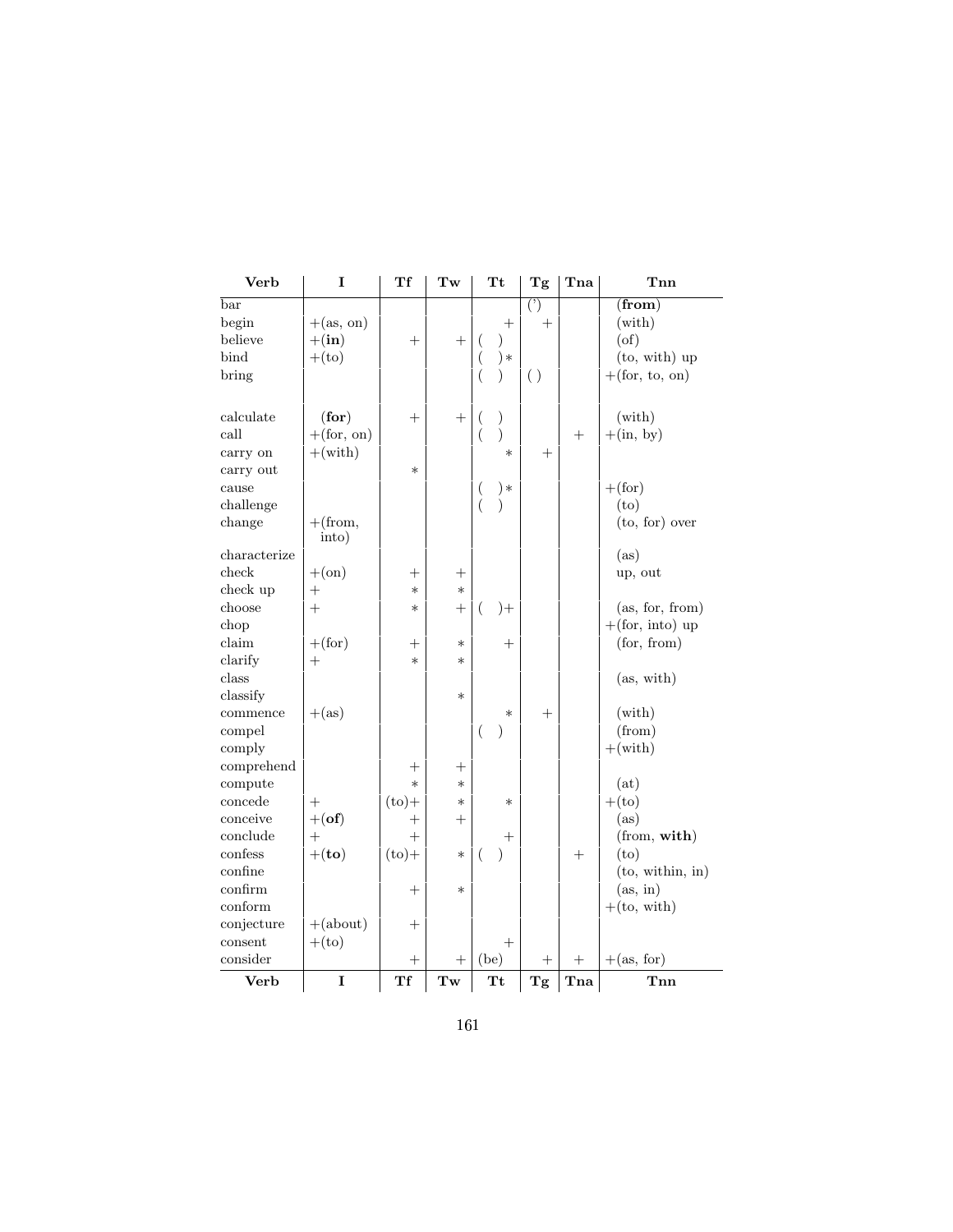| <b>Verb</b> | I                | Тf         | $\mathbf{Tw}% (G_{\mathcal{A}}^{\alpha,\alpha}(\mathcal{A})\otimes\mathcal{A}^{\alpha,\alpha}(\mathcal{A}))=\mathbf{Tw}% (\mathcal{A}^{\alpha,\alpha}(\mathcal{A}))$ | <b>Tt</b>          | Tg                 | Tna  | Tnn                       |
|-------------|------------------|------------|----------------------------------------------------------------------------------------------------------------------------------------------------------------------|--------------------|--------------------|------|---------------------------|
| constraint  |                  |            |                                                                                                                                                                      |                    |                    |      | (from)                    |
| continue    | $+(\mathrm{by})$ |            |                                                                                                                                                                      | $\hspace{0.1mm} +$ | $^{+}$             |      | (to, with) up             |
| contribute  | $+(to)$          |            | $\hspace{0.1mm} +$                                                                                                                                                   |                    |                    |      | (towards, to)             |
| contrive    |                  | $\ast$     | $\ast$                                                                                                                                                               | $^{+}$             |                    |      |                           |
| control     |                  | $\ast$     | $\ast$                                                                                                                                                               |                    |                    |      |                           |
| convey      |                  | $(to) +$   | $(to) +$                                                                                                                                                             |                    |                    |      | (to, from)                |
| convince    |                  | $) *$<br>( |                                                                                                                                                                      | $) *$<br>€         |                    |      | $(\text{of})$             |
| correlate   | $+(with)$        |            |                                                                                                                                                                      |                    |                    |      | (with, and)               |
| correspond  |                  |            |                                                                                                                                                                      |                    |                    |      | $+(to, with)$             |
| count       | $+(\text{for})$  |            |                                                                                                                                                                      |                    |                    | $+$  | $+(\text{as, among})$ up, |
|             |                  |            |                                                                                                                                                                      |                    |                    |      | in                        |
| count upon  |                  | $\ast$     |                                                                                                                                                                      | $) *$<br>$\left($  | $( )+$             |      |                           |
|             |                  |            |                                                                                                                                                                      |                    |                    |      |                           |
| decide      | $+(\mathbf{on})$ |            | $^{+}$                                                                                                                                                               | $)+$               |                    |      |                           |
| decide on   |                  |            | $\ddot{}$                                                                                                                                                            |                    | $^{+}$             |      |                           |
| declare     | $+({for})$       | $(to) +$   | $(to) +$                                                                                                                                                             | (be)               |                    | $^+$ | $(to, on)$ off            |
| deduce      |                  | $^{+}$     | $^{+}$                                                                                                                                                               |                    |                    |      | (from)                    |
| define      |                  | $\ast$     | $^{+}$                                                                                                                                                               | (be)               |                    |      | (as)                      |
| demand      |                  | $\pm$      |                                                                                                                                                                      | $\hspace{0.1mm} +$ |                    |      | (from)                    |
| demonstrate | $^{+}$           | $(to) +$   | $(to) +$                                                                                                                                                             |                    |                    |      | (to)                      |
| denote      |                  |            |                                                                                                                                                                      |                    |                    |      | (by)                      |
| deny        |                  | $\ddot{}$  |                                                                                                                                                                      | (be)               | $\hspace{0.1mm} +$ |      | $+(to)$                   |
| depend on   |                  |            | $^{+}$                                                                                                                                                               |                    | ( )                |      | (for)                     |
| describe    |                  | $\ast$     | $(to) +$                                                                                                                                                             |                    | (')                |      | (as, to, for)             |
| designate   |                  |            |                                                                                                                                                                      |                    |                    |      | $+(\mathrm{as})$          |
| desire      |                  | 土          |                                                                                                                                                                      | $\left($<br>$^{+}$ |                    |      |                           |
| determine   | $+(\mathbf{on})$ | $^{+}$     | $^{+}$                                                                                                                                                               | $^{+}$             |                    |      | (from)                    |
| devote      |                  |            |                                                                                                                                                                      |                    |                    |      | (to)                      |
| dictate     | $+(to)$          | $\ast$     | $(to) +$                                                                                                                                                             | $\ast$             |                    |      | (to)                      |
| disclaim    |                  |            |                                                                                                                                                                      |                    | $\hspace{0.1mm} +$ |      |                           |
| disclose    |                  | $(to) +$   | $(to) +$                                                                                                                                                             |                    |                    |      | (to)                      |
| discover    |                  |            | $^{+}$                                                                                                                                                               | (be)               | $\left( \ \right)$ |      |                           |
| discuss     |                  | $\ast$     | $\hspace{0.1mm} +$                                                                                                                                                   |                    | $(2) +$            |      | (with)                    |
| dislike     |                  | $\ast$     |                                                                                                                                                                      | $\ast$             | $(2) +$            |      |                           |
| disprove    |                  | $\ast$     | $\ast$                                                                                                                                                               |                    |                    |      |                           |
| doubt       | $+(of)$          | $^{+}$     | $\ast$                                                                                                                                                               | $\ast$             |                    |      |                           |
| dwell on    |                  |            | $^{+}$                                                                                                                                                               |                    |                    |      |                           |
|             |                  |            |                                                                                                                                                                      |                    |                    |      |                           |
| Verb        | I                | Tf         | $\mathbf{Tw}% \left( \mathcal{N}\right)$                                                                                                                             | Tt                 | Tg                 | Tna  | Tnn                       |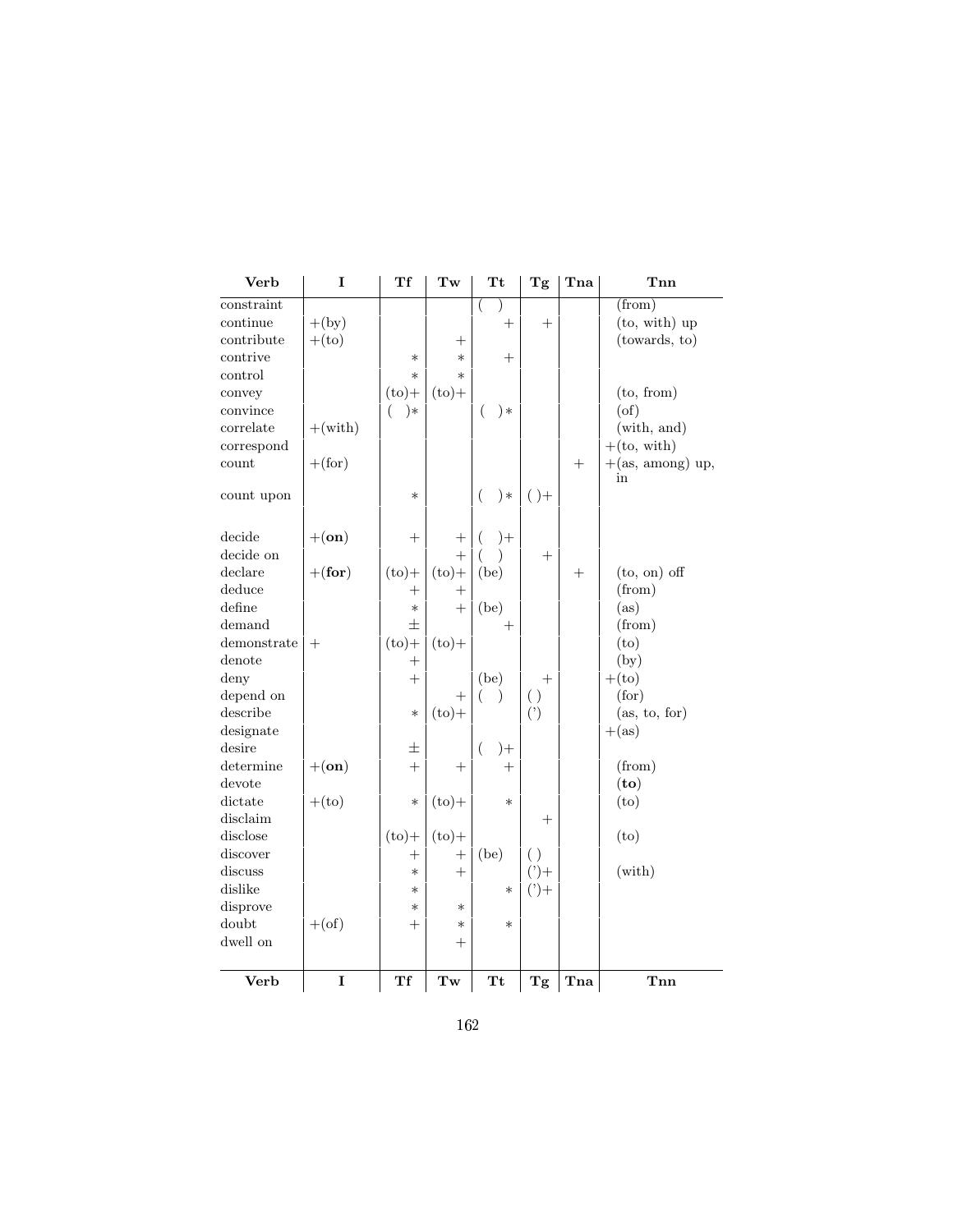| Verb        | I              | Тf                               | Tw                                       | $\mathbf{T} \mathbf{t}$   | Tg                             | Tna                | Tnn                         |
|-------------|----------------|----------------------------------|------------------------------------------|---------------------------|--------------------------------|--------------------|-----------------------------|
| elaborate   | $+(\text{on})$ |                                  |                                          |                           |                                |                    |                             |
| eliminate   |                | $\ast$                           |                                          |                           |                                |                    | (from)                      |
| emphasize   |                | $^{+}$                           | $\ast$                                   |                           |                                |                    | (to)                        |
| employ      |                |                                  |                                          | (be)                      |                                |                    | (as, in, at)                |
| enable      |                |                                  |                                          | $) *$                     |                                |                    |                             |
| encourage   |                |                                  |                                          | )                         | $(\dot{ })$                    |                    | (in)                        |
| end         | $+(\text{in})$ |                                  |                                          |                           |                                |                    | $(\text{with}, \text{ by})$ |
| enjoin      |                | $^{+}$                           |                                          | $\left($<br>)∗            |                                |                    | (from, on,                  |
|             |                |                                  |                                          |                           |                                |                    | upon)                       |
| enjoy       |                |                                  |                                          | $\ast$                    | $(2) +$                        |                    |                             |
| ensure      |                | $^+$                             | $\ast$                                   |                           | $^{\left( \mathbf{?}\right) }$ |                    | $+(against)$                |
| entail      |                | $\ast$                           |                                          | $\ast$                    | $(2) +$                        |                    | (on)                        |
| establish   |                | $^{+}$                           | $\hspace{0.1mm} +$                       |                           |                                |                    | (as, in)                    |
| estimate    | (for)          | $^{+}$                           | $^{+}$                                   | (<br>$\mathcal{E}$        |                                |                    | (at)                        |
| evaluate    |                | $\ast$                           |                                          |                           |                                |                    | (as)                        |
| examine     |                | $\ast$                           | $\ast$                                   |                           |                                |                    | (for, in, on)               |
| exclude     |                | $\ast$                           |                                          |                           |                                |                    | (from)                      |
| expand      | $+(\text{on})$ |                                  |                                          |                           |                                |                    | (into)                      |
| expect      |                | $^{+}$                           |                                          | $)+$<br>(                 |                                |                    | (from, of)                  |
| explain     |                | $(to) +$                         | $(to) +$                                 |                           |                                |                    | (to) away                   |
| express     |                | $\ast$                           | $(to) +$                                 |                           |                                |                    | (to, in, as)                |
| facilitate  |                | $\ast$                           |                                          | $\ast$                    |                                |                    |                             |
| fail        | $+(\text{in})$ |                                  |                                          | $\hspace{0.1mm} +$        |                                | $\hspace{0.1mm} +$ | $($ on $)$                  |
| fear        | $+$ (for)      | $^+$                             |                                          | $^{+}$                    | $($ ')                         |                    |                             |
| feel        | $+(to)$        | $^{+}$                           | $^{+}$                                   | $\ddagger$                | ( )                            | $^+$               | (for)                       |
| find        |                | $^{+}$                           |                                          | $\mathcal{E}$<br>(        | ( )                            | $^{+}$             | $+(for, in)$ out            |
| find out    | $^{+}$         | $^{+}$                           | $\hspace{0.1mm} +$                       |                           |                                |                    |                             |
| finish      | $+(\text{in})$ |                                  |                                          | $\ast$                    | $^{+}$                         |                    | (by, with) off,             |
| fix         | $+$            | $\ast$                           | $\ast$                                   |                           |                                |                    | up<br>$+(for, on)$ up       |
| forbid      |                |                                  |                                          | )<br>(                    | $(2) +$                        |                    | $+$                         |
| force       |                |                                  |                                          | $\overline{(}$<br>$\big)$ |                                | $\hspace{0.1mm} +$ | $(in, on)$ out              |
| $f$ orecast |                | $\hspace{0.1mm} +$               | $\hspace{0.1mm} +$                       |                           |                                |                    |                             |
| foresee     |                | $\hspace{0.1mm} +\hspace{0.1mm}$ | $\hspace{0.1mm} +$                       |                           | $($ ')                         |                    |                             |
| foretell    |                | $^{+}$                           | $^{+}$                                   |                           |                                |                    |                             |
| forget      | $+(about)$     | $^{+}$                           | $^{+}$                                   | $\hspace{0.1mm} +$        | $(2) +$                        |                    |                             |
| formulate   |                | $\ast$                           | $\ast$                                   |                           |                                |                    | (as)                        |
| Verb        | I              | Tf                               | $\mathbf{Tw}% \left( \mathcal{N}\right)$ | Tt                        | Tg                             | Tna                | Tnn                         |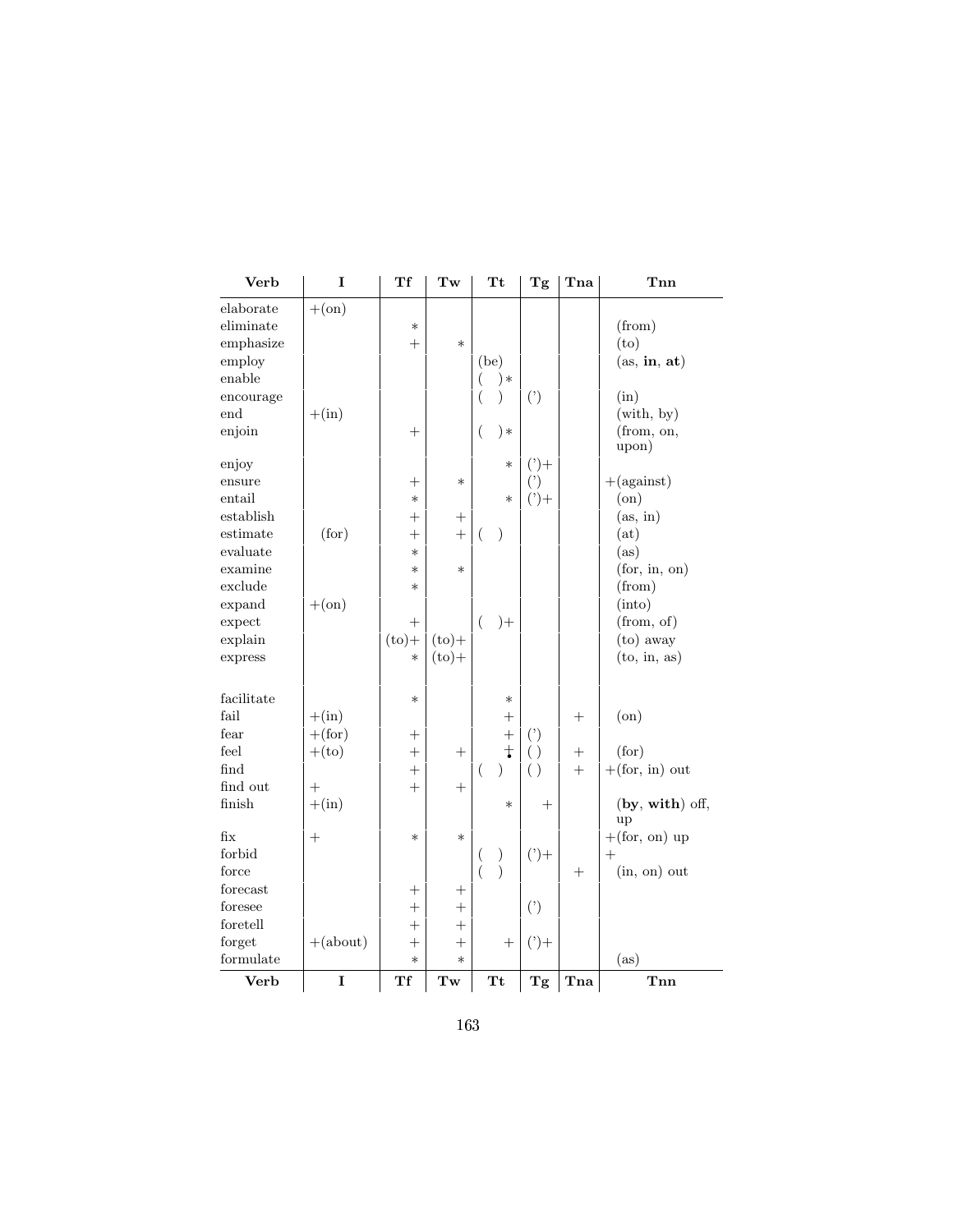| Verb             | I                  | Tf                 | Tw                                                                               | <b>Tt</b>                         | Tg          | Tna    | Tnn                           |
|------------------|--------------------|--------------------|----------------------------------------------------------------------------------|-----------------------------------|-------------|--------|-------------------------------|
| gain             | $+(from)$          | $\ast$             |                                                                                  |                                   |             |        | $+(for)$                      |
| gather           | $^{+}$             | $^{+}$             | $\ast$                                                                           | $\ast$                            |             |        | (round, from)<br>up, in       |
| gauge            |                    | $^{+}$             | $\hspace{0.1mm} +$                                                               |                                   |             |        |                               |
| get              | (in)               | $\ast$             | $\ast$                                                                           | $)+$<br>(                         | $( )+$      | $^{+}$ | $+(for, into, out)$<br>of) to |
| guarantee        |                    | $^+$               | $\ast$                                                                           | $^{+}$                            |             | $^+$   | $+(to, against)$              |
| guess            | $+(at)$            | $^{+}$             | $^{+}$                                                                           |                                   |             |        |                               |
| have             |                    |                    |                                                                                  | $)^+$<br>$\overline{\mathcal{L}}$ | ( )         |        | (as, for)                     |
| help             | $^{+}$             |                    |                                                                                  | $)+$                              |             |        | (in, with) on,<br>up          |
| hold             | $+(to)$            | $^{+}$             |                                                                                  |                                   |             | $^{+}$ | $+(to, against)$<br>up, out   |
| hope             | $+(to)$            | $^{+}$             |                                                                                  | $^{+}$                            |             |        |                               |
| hypothesize      | $+(about)$         | $^{+}$             | $\ast$                                                                           |                                   |             |        |                               |
| ignore           |                    | $\ast$             | $\ast$                                                                           |                                   | $(\dot{ })$ |        |                               |
| illustrate       |                    | $\ast$             | $\ast$                                                                           |                                   |             |        | $(\text{with})$               |
| imagine<br>imply |                    | $^{+}$<br>$(to) +$ | $^{+}$<br>$\ast$                                                                 | (be)                              | $(')+$      | $+$    | $+(\mathrm{as})$              |
| incline          | (to)               |                    |                                                                                  | $\left($<br>$)+$                  |             |        | (towards)                     |
| include          |                    | $\ast$             |                                                                                  |                                   | $^{+}$      |        | (in, among)                   |
| indicate         | $^{+}$             | $(to)$ +           | $(to)$ +                                                                         |                                   |             |        | (to)                          |
| infer            |                    | $^{+}$             | $^{+}$                                                                           |                                   |             |        | (from)                        |
| inform           | $($ on $)$         | $) *$<br>$\left($  | )∗<br>€                                                                          |                                   |             |        | (of, about)                   |
| inquire          | $+(about)$         | $\ast$             | $^{+}$                                                                           |                                   |             |        | (of)                          |
| inspire          |                    |                    |                                                                                  | )                                 |             |        | (in, to)                      |
| instruct         |                    | $\left($<br>)∗     | $\left($<br>)∗                                                                   |                                   |             |        | (in, about)                   |
| intend           |                    | 士                  |                                                                                  | $) +$                             | $^{+}$      |        | $+(\text{as, for, by})$       |
| interpret        | $+(\text{for})$    | $\ast$             | $\ast$                                                                           |                                   |             |        | (as, to)                      |
| investigate      | $^{+}$             | $\ast$             | $^{+}$                                                                           |                                   |             |        |                               |
| involve          |                    | $\ast$             |                                                                                  |                                   | $(2) +$     |        | (in, with)                    |
| justify          |                    | $\ast$             | $\ast$                                                                           |                                   | $(') +$     |        | (to)                          |
| keep             | $+(\mathbf{on})$   |                    |                                                                                  |                                   | $( )+$      | $^{+}$ | $+(for, from, on)$            |
| keep off         | $\hspace{0.1mm} +$ | $\ast$             | $\ast$                                                                           | $\ast$                            |             |        |                               |
| Verb             | I                  | Tf                 | $\mathbf{Tw}% \left( \mathcal{N}\right) =\mathbf{Tw}% \left( \mathcal{N}\right)$ | Tt                                | Tg          | Tna    | Tnn                           |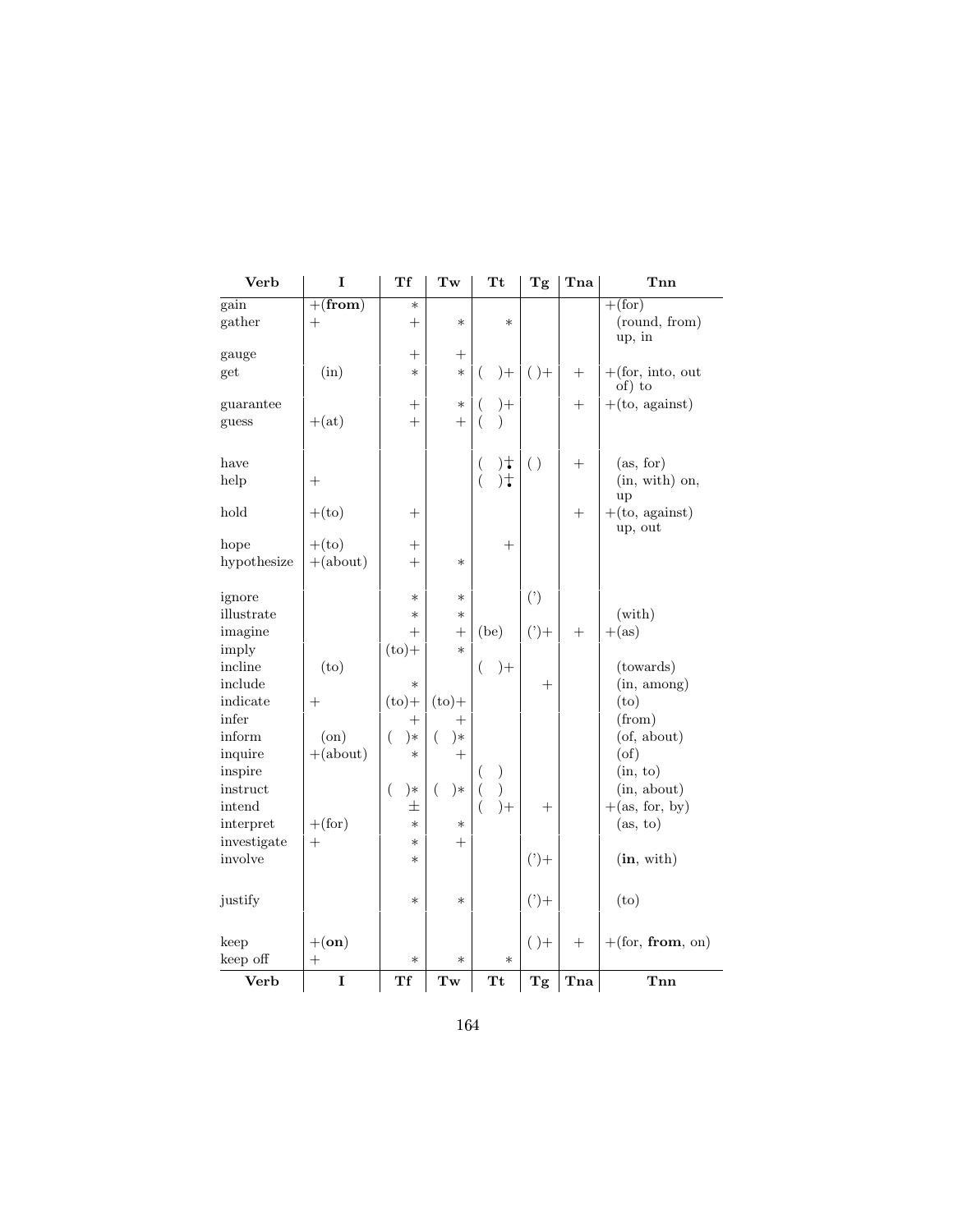| Verb            | I                  | Tf                | Tw                | <b>Tt</b>                       | Tg      | Tna                     | Tnn                                            |
|-----------------|--------------------|-------------------|-------------------|---------------------------------|---------|-------------------------|------------------------------------------------|
| keep on         | $^{+}$             |                   |                   | $\ast$                          | $+$     |                         |                                                |
| know            | $^{+}$             | $^{+}$            | $^{+}$            | (<br>$) +$                      |         |                         | (as, from, of,<br>about)                       |
|                 |                    |                   |                   |                                 |         |                         |                                                |
| lay down        |                    | $^{+}$            | $\ast$            |                                 |         |                         |                                                |
| lead            | (to)               |                   |                   | $) *$<br>(                      |         |                         |                                                |
| learn           | $+(of)$            | $^{+}$            | $^{+}$            | $^{+}$                          |         |                         | (from, about)                                  |
| let             |                    |                   |                   | )∗                              |         | $^+$                    | (into, out)                                    |
| let out         | $^{+}$             | $^{+}$            | $^+$              |                                 |         |                         | (to)                                           |
| like            |                    | $\ast$            | $\ast$            | €<br>$) +$                      | $(')+$  | $^{+}$                  |                                                |
| maintain        |                    | $^{+}$            |                   |                                 |         |                         | $(\text{with})$                                |
| make            | (for)              |                   |                   | $)+$<br>$\left($                |         | $^{+}$                  | $+(for, out, from,$                            |
|                 |                    |                   |                   |                                 |         |                         | up)                                            |
| make out        |                    | $^{+}$            | $^{+}$            | $\left($<br>)                   |         |                         |                                                |
| manage          | $+(\text{on})$     |                   |                   | $^{+}$                          |         |                         |                                                |
| mark            |                    | $\ast$            | $^+$              |                                 | (')     | $^{+}$                  | $(\text{with}, \text{ on}, \text{ as})$<br>off |
| mean            | (by)               | $^{+}$            |                   | $(be) +$                        |         |                         | $+(\text{for, to, as})$                        |
| mention         |                    | $(to) +$          | $(to) +$          |                                 | $(2) +$ |                         | (as, to)                                       |
| mind            | $+(about)$         | $^{+}$            | $^+$              |                                 | $(2) +$ |                         |                                                |
| miscalculate    | $^{+}$             |                   | $^{+}$            |                                 |         |                         |                                                |
| misinterpret    |                    | $\ast$            | $^{+}$            |                                 |         |                         |                                                |
| miss            | $^{+}$             | $\ast$            | $\ddot{}$         |                                 | $(2) +$ |                         |                                                |
| motivate        |                    |                   |                   | $\overline{\phantom{a}}$<br>$)$ |         |                         |                                                |
| move            | $+(from)$          | 士                 |                   | $\mathcal{E}$                   |         |                         | (to, from, out)                                |
| name            |                    |                   |                   | $\left($<br>)                   |         |                         | $+(\text{as, for})$                            |
| necessitate     |                    | $\ast$            |                   |                                 | $(')+$  |                         |                                                |
| need            |                    |                   |                   | $^{+}$                          | $^{+}$  |                         |                                                |
| negate          |                    | $\ast$            |                   |                                 |         |                         |                                                |
| neglect         |                    |                   |                   | $^{+}$                          | $^{+}$  |                         |                                                |
| note            |                    | $^{+}$            | $^{+}$            |                                 |         |                         | down                                           |
| $_{\rm notice}$ | $\hspace{0.1mm} +$ | $^{+}$            | $^{+}$            |                                 | ( )     |                         |                                                |
| notify          |                    | $\left($<br>$) *$ | $\left($<br>$) *$ | (                               |         |                         | (to, about)                                    |
| object          | $+(to)$            | $^{+}$            |                   |                                 |         |                         |                                                |
| <b>Verb</b>     | I                  | Tf                | Tw                | <b>Tt</b>                       | Tg      | $\mathop{\mathrm{Tna}}$ | Tnn                                            |
|                 |                    |                   |                   |                                 |         |                         |                                                |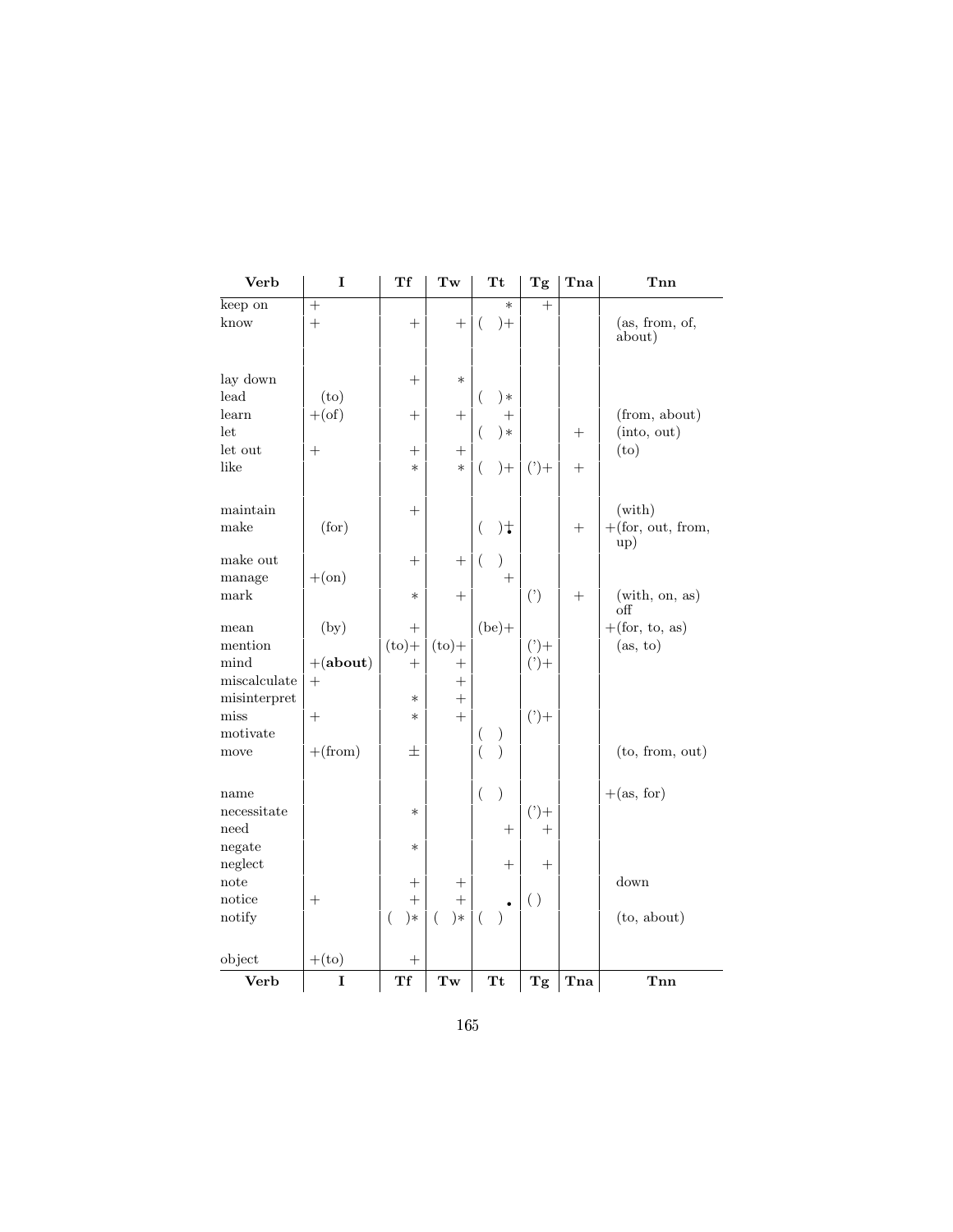| Verb        | I                       | Tf         | Tw                                       | Тt                        | Tg                     | Tna    | Tnn               |
|-------------|-------------------------|------------|------------------------------------------|---------------------------|------------------------|--------|-------------------|
| observe     | $+(\text{on})$          | $^{+}$     | $^{+}$                                   |                           |                        |        |                   |
| obtain      | $^{+}$                  | $\ast$     | $\ast$                                   |                           |                        |        | (from, for)       |
| omit        |                         | $\ast$     |                                          | $^+$                      | $^{+}$                 |        |                   |
| order       |                         | 士          |                                          | $\mathcal{E}$<br>$\left($ |                        |        | $+(for, from)$    |
|             |                         |            |                                          |                           |                        |        |                   |
| perceive    |                         | $\pm$      | $^{+}$                                   | $\mathcal{E}$<br>$\left($ | ( )                    |        | (as)              |
| perform     | $+(\text{on})$          | $\ast$     |                                          |                           |                        |        | (on)              |
| permit      | $+(of)$                 | $\ast$     |                                          | $) *$<br>$\left($         | $(2) +$                |        | $^{+}$            |
| persuade    |                         | (<br>$)*$  |                                          |                           |                        |        | (into, out, of)   |
| place       |                         |            |                                          |                           |                        | $^+$   | (in, before, on)  |
|             |                         |            |                                          |                           |                        |        | aside             |
| plan        | $+(\text{on})$          | $\ast$     |                                          |                           |                        |        | (for)             |
| plot        | $+(with)$               |            | $^{+}$                                   | $^{+}$                    |                        |        | $($ on $)$ out    |
| point out   |                         | $(to) +$   | $(to) +$                                 |                           |                        |        | (to)              |
| ponder      | $+(\text{on})$          |            | $^{+}$                                   |                           |                        |        |                   |
| postpone    |                         |            |                                          | $\ast$                    | $\hspace{0.1mm} +$     |        | (to, until)       |
| postulate   |                         |            | $\ast$                                   |                           |                        |        |                   |
| predicate   |                         | $^{+}$     |                                          | $\mathcal{Y}$<br>(        |                        |        | (on, upon)        |
| predict     |                         | $+$        | $^{+}$                                   |                           | (                      |        |                   |
| prefer      |                         | 士          |                                          | $)+$<br>$\overline{ }$    | $^{+}$                 | $^{+}$ | (t <sub>O</sub> ) |
| prepare     | $+$ (for)               |            |                                          | $)+$                      |                        |        | (for)             |
| presume     | (on)                    | $^{+}$     | $\ast$                                   | $(be) +$                  |                        | $^{+}$ |                   |
| presuppose  |                         | $^{+}$     | $\ast$                                   | $\ast$                    |                        |        |                   |
| pretend     | $+(to)$                 | $^{+}$     |                                          | $^{+}$                    |                        |        |                   |
| proceed     | $+(with,$<br>$\rm{to)}$ |            |                                          | $^{+}$                    |                        |        |                   |
| proclaim    |                         | $(to) +$   | $^{+}$                                   |                           |                        |        | $^{+}$            |
| profess     |                         | $^{+}$     | $\ast$                                   |                           |                        |        |                   |
| prohibit    |                         |            | $\ast$                                   | $\ast$                    | (                      |        | (from)            |
| promise     | $^+$                    | $)+$<br>€  | $\ast$                                   | $^{+}$<br>$\left($        |                        |        | $+(to)$           |
| prompt      | $+$                     |            |                                          | $) *$<br>$\left($         |                        |        |                   |
| pronounce   | $+(\text{on})$          | $^{+}$     |                                          |                           |                        | $^{+}$ | (after)           |
| propose     | $^{+}$                  | $(to) \pm$ | $\ast$                                   | $^{+}$                    | $(')+$                 |        | (to, as, for)     |
| prove       |                         | $(to)$ +   | $(to) +$                                 | (be)                      |                        | $^{+}$ | (t <sub>O</sub> ) |
| provide     | (for)                   | 士          |                                          |                           |                        |        | (with, for)       |
| put forward |                         | $\ast$     |                                          |                           |                        |        |                   |
| put off     | $^{+}$                  |            |                                          | $\ast$                    | $^{+}$                 |        | (until)           |
|             |                         |            |                                          |                           |                        |        |                   |
| Verb        | I                       | Tf         | $\mathbf{Tw}% \left( \mathcal{N}\right)$ | Tt                        | $\mathbf{T}\mathbf{g}$ | Tna    | Tnn               |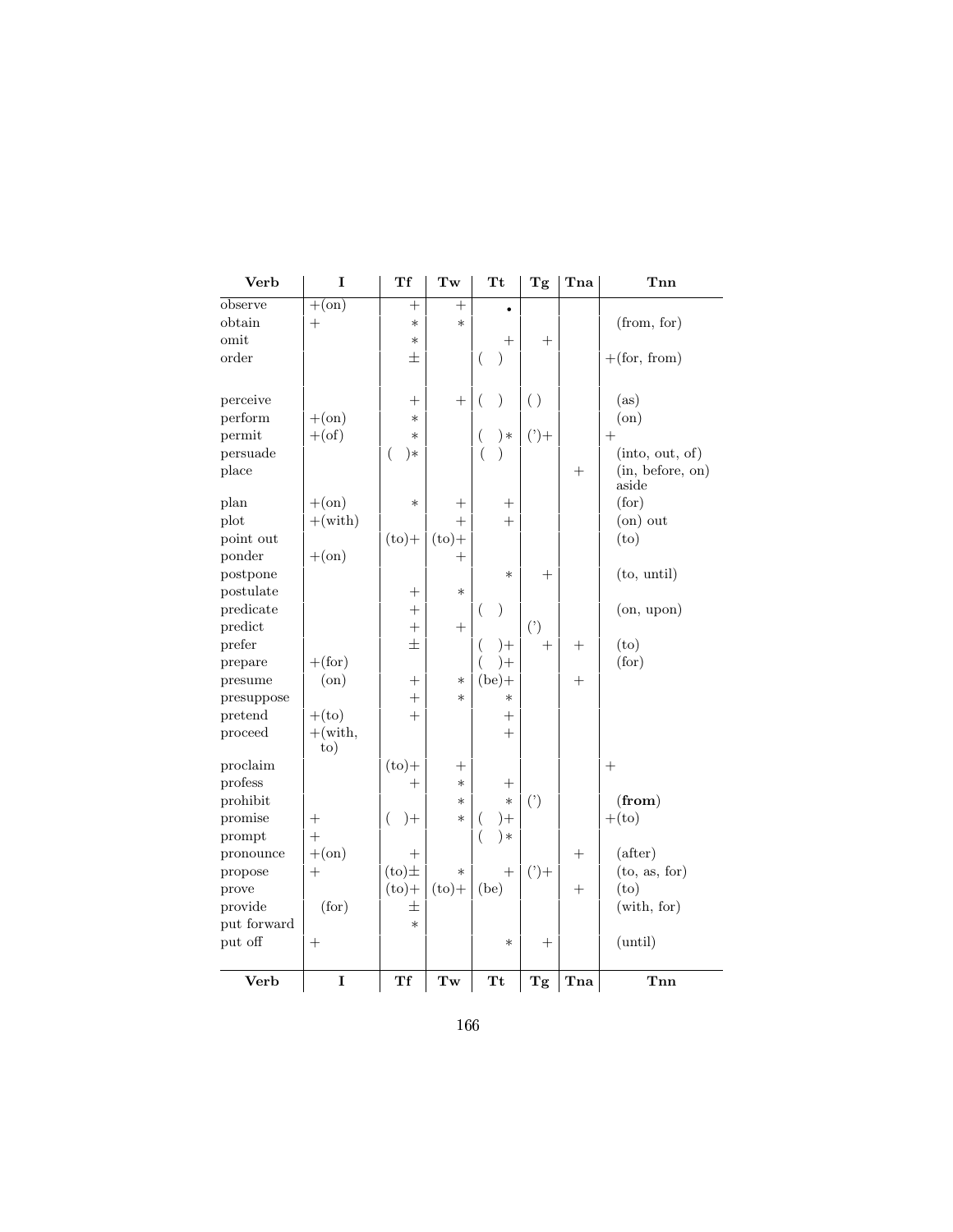| Verb               | I               | Тf                               | Tw                 | Тt                 | Tg      | Tna    | Tnn                       |
|--------------------|-----------------|----------------------------------|--------------------|--------------------|---------|--------|---------------------------|
| qualify            | $+(\text{for})$ |                                  |                    | $\overline{ }$     |         |        | as                        |
| question           |                 |                                  | $^{+}$             |                    |         |        | (about)                   |
| $_{\rm read}$      | $+(about)$      | $^+$                             | $\hspace{0.1mm} +$ |                    |         |        | $+(\text{as, for})$       |
| $_{\rm{reaffirm}}$ |                 | $^{+}$                           |                    |                    |         |        | (as)                      |
| realize            |                 | $^{+}$                           | $+$                |                    |         |        |                           |
| reason             | $+(from)$       | $^{+}$                           | $\ast$             |                    |         |        | (into, out of)            |
| reason out         |                 | $^{+}$                           | $+$                | $\ast$             |         |        |                           |
| recall             |                 | $^{+}$                           |                    |                    | $(')+$  |        | (as, to, from)            |
| recapitulate       | $^{+}$          | $\ast$                           | $+$                |                    |         |        |                           |
| recast             |                 |                                  |                    |                    |         |        | (as)                      |
| receive            | $\pm$           | $\ast$                           | $\ast$             |                    |         |        | (as, from, with)          |
| ${\rm reckon}$     | $($ on $)$      | $^+$                             |                    | $^{+}$             |         |        | in                        |
| recognize          |                 | $+$                              | $\ast$             | (be)               |         |        | (as, by, from)            |
| recollect          | $^{+}$          | $^{+}$                           | $^{+}$             |                    | $(2) +$ |        |                           |
| recommend          |                 | $(to) \pm$                       | $^{+}$             | €<br>$\mathcal{E}$ | $(2) +$ |        | $+(\text{as}, \text{to})$ |
| record             | $^{+}$          | $^{+}$                           | $+$                |                    | ( )     |        | (from, on)                |
| recount            |                 |                                  | $(to) +$           |                    |         |        | (to)                      |
| refer              | $+(to)$         |                                  |                    |                    |         |        | (to)                      |
| refuse             | $^{+}$          |                                  |                    | $^{+}$             |         |        | $+(to)$                   |
| refute             |                 | $\ast$                           | $\ast$             |                    |         |        |                           |
| regard             |                 |                                  |                    |                    |         |        | (as, with)                |
| register           | (for, as)       |                                  |                    |                    |         |        | (as, in, at)              |
| reiterate          |                 | $^{+}$                           | $\ast$             |                    |         |        | (to)                      |
| relate             | $+(to)$         |                                  | $(to) +$           |                    |         |        | (to, with)                |
| rely on            |                 |                                  |                    | )<br>$\left($      | $( )+$  |        |                           |
| remark             | $+(\text{on})$  | $(to)$ +                         | $\ast$             |                    |         |        |                           |
| remember           | $^{+}$          | $^{+}$                           | $+$                | $^+$               | $(2) +$ |        | (as)                      |
| remind             |                 | $) *$<br>(                       | $\left($<br>$)*$   | $\left($           |         |        | $($ of, about $)$         |
| repeat             | $^{+}$          | $(to)$ +                         | $(to) +$           |                    |         |        | (t <sub>O</sub> )         |
| replace            |                 |                                  |                    |                    |         |        | (as, with, by)            |
| reply              | $+(to)$         | $^{+}$                           |                    |                    |         |        |                           |
| report             | $+(\text{on})$  | $(to) +$                         | $^{+}$             | (be)               | $(2) +$ | $^{+}$ | (to, as, for, on)         |
| represent          |                 | $(to) +$                         | $\ast$             | (be)               |         |        | (to, as)                  |
| request            |                 | 士                                | $\ast$             | )∗                 |         |        | (from, of)                |
| require            |                 | $\pm$                            |                    | $\left($<br>$) *$  | $(2) +$ |        | $($ of, from $)$          |
| resemble           |                 | $\ast$                           | $\ast$             |                    |         |        | (in)                      |
| resolve            | $($ on $)$      | $\hspace{0.1mm} +\hspace{0.1mm}$ | $\ast$             | $^+$               |         |        | (into)                    |
| $_{\rm restate}$   |                 | $\ast$                           | $\ast$             |                    |         |        |                           |
| Verb               | I               | Tf                               | Tw                 | <b>Tt</b>          | Tg      | Tna    | Tnn                       |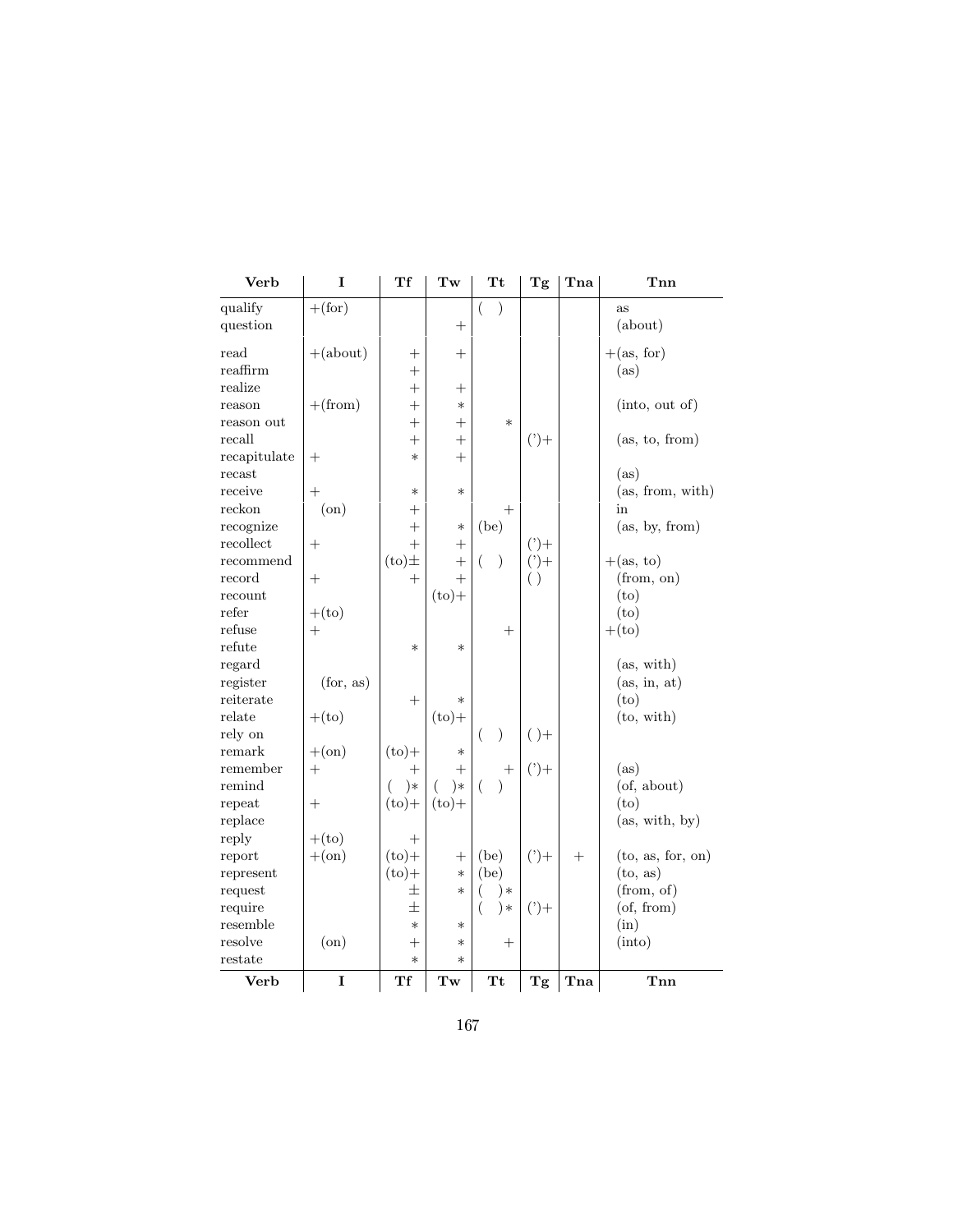| Verb         | I                         | Тf                 | Tw          | <b>Tt</b>                                                                    | Tg                 | Tna    | Tnn               |
|--------------|---------------------------|--------------------|-------------|------------------------------------------------------------------------------|--------------------|--------|-------------------|
| result in    |                           |                    |             |                                                                              | $( \ )$            |        |                   |
| resume       | $^{+}$                    | $\ast$             |             | $\ast$                                                                       | $^{+}$             |        |                   |
| reveal       |                           | $(to) +$           | $(to) +$    |                                                                              |                    |        | (to)              |
| rewrite      |                           | $\ast$             | $\ast$      |                                                                              |                    |        | (as, for)         |
| rule         | $+(\text{on})$            | 士                  |             | (be)                                                                         |                    | $^{+}$ | (out, as)         |
| rule out     |                           | $\ast$             |             | $\ast$                                                                       | $^{+}$             |        |                   |
| save         | $+(\text{on})$            | $\ast$             |             |                                                                              | $(')+$             |        | $+(for, from)$ up |
| say          |                           | $(to) +$           | $(to)$ +    | $^{+}$                                                                       |                    |        | (to, about, of)   |
| scrutinize   |                           | $\ast$             | $\ast$      |                                                                              |                    |        |                   |
| see          | $^+$                      | $^{+}$             | $+$         | $\mathcal{C}$<br>$\left($                                                    | $\left( \ \right)$ |        | (as, in, to, of)  |
| select       |                           | $\ast$             |             | $\left($<br>$) *$                                                            |                    |        | (as, for, from)   |
| send         | (for)                     |                    |             |                                                                              | $\left( \ \right)$ | $^{+}$ | (as, to, on, out) |
| serve        | $+(\text{for, in})$       |                    |             | $\overline{(}$                                                               |                    |        | $+(as, with, to)$ |
| set          | $+(about)$                |                    |             | $\begin{smallmatrix} \downarrow \\ \downarrow \end{smallmatrix}$<br>$\left($ |                    |        | $+(to, for)$      |
| set about    |                           |                    |             |                                                                              | $^{+}$             |        |                   |
| set down     |                           | $^+$               | $^+$        |                                                                              |                    |        | (as)              |
| settle       | $+(\mathbf{on})$          | $^{+}$             | $^{+}$      |                                                                              |                    |        | (with, in) down   |
| show         | $^{+}$                    | $)+$<br>(          | €<br>$^{+}$ | (be)                                                                         | $\left( \ \right)$ |        | $+(to, over)$ up  |
| signal       | (for)                     | $(to)$ +           | $(to) +$    | (<br>$\lambda$                                                               |                    |        | (to)              |
| signify      | $^{+}$                    | $^{+}$             |             |                                                                              |                    |        |                   |
| solve        |                           |                    | $\ast$      |                                                                              |                    |        |                   |
| specify      |                           | $^{+}$             | $^{+}$      |                                                                              |                    |        | (by)              |
| spot         |                           |                    | $+$         |                                                                              | $\left( \ \right)$ |        | (as)              |
| start        | $+(\text{on, for})$       |                    |             | $\hspace{0.1mm} +$                                                           | $( )+$             |        | (as, in, on)      |
| state        |                           | $(to)$ +           | $^{+}$      | $\ast$                                                                       |                    |        | (to)              |
| stipulate    | (for)                     | $\pm$              | $+$         | $\ast$                                                                       |                    |        |                   |
| stop         | $^{+}$                    |                    |             | $\ast$                                                                       | $(2) +$            |        | (from, with)      |
| stress       |                           | $\hspace{0.1mm} +$ |             |                                                                              |                    |        |                   |
| study        | $+(\text{on})$            |                    |             | $\hspace{0.1mm} +$                                                           |                    |        | (for)             |
| substantiate |                           | $\ast$             | $\ast$      |                                                                              |                    |        |                   |
| substitute   | (for)                     |                    |             |                                                                              |                    |        | (for)             |
| subsume      |                           | $\ast$             | $\ast$      | $\ast$                                                                       |                    |        | (in, under)       |
| succeed      | $+(\text{in}, \text{to})$ |                    |             | $\ast$                                                                       |                    |        | (as)              |
| suggest      | (to)                      | 土                  | $(to)$ +    | $\ast$                                                                       | $(2) +$            |        | (as, to, for)     |
| support      |                           | $\ast$             | $\ast$      |                                                                              | $($ ')             |        | (in)              |
| suppose      |                           | $\hspace{0.1mm} +$ | $\ast$      | $(be)*$                                                                      |                    | $^{+}$ |                   |
| surmise      |                           | $^{+}$             | $^{+}$      | $\ast$                                                                       |                    |        |                   |
| Verb         | I                         | Tf                 | Tw          | Tt                                                                           | Tg                 | Tna    | Tnn               |